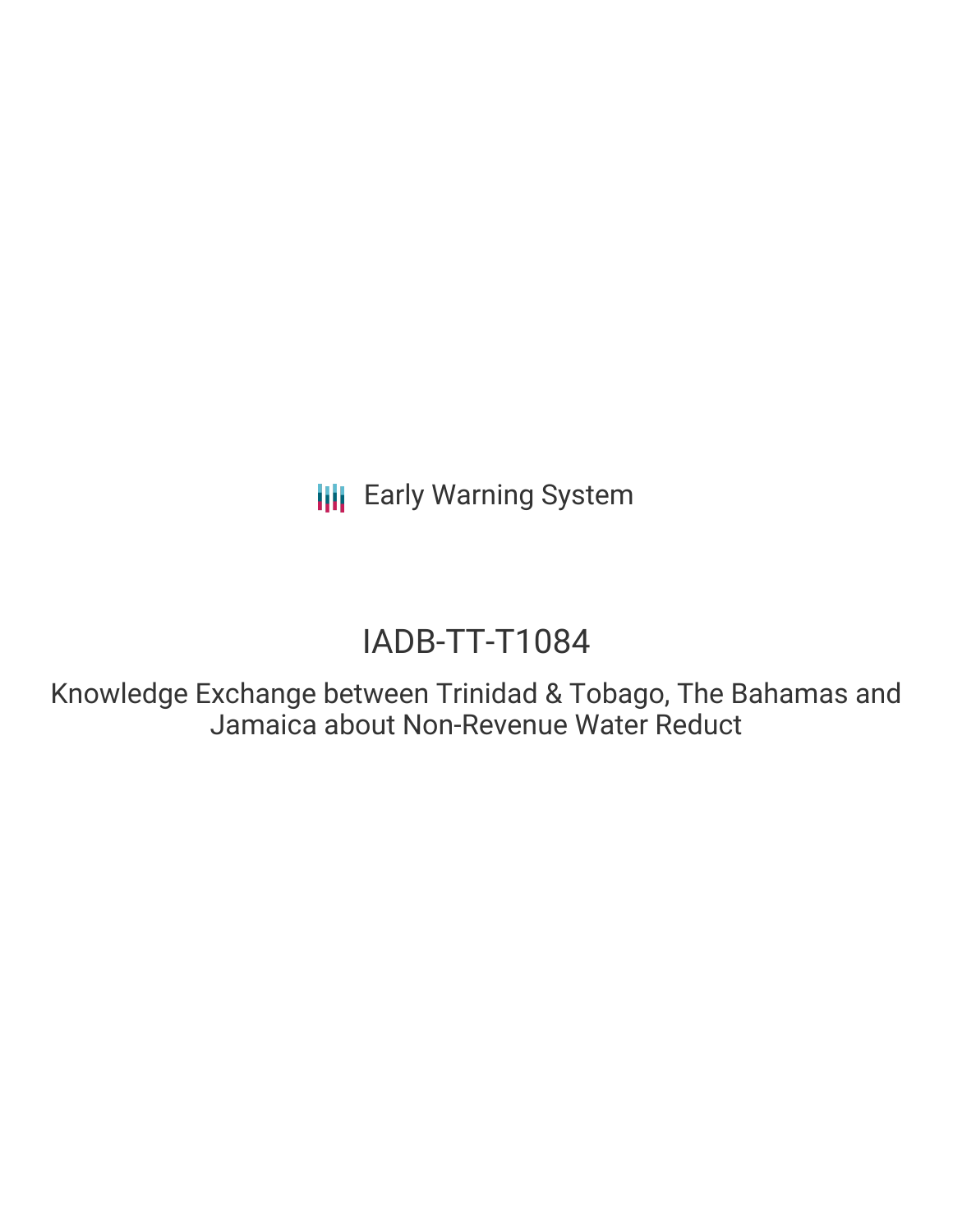

# Early Warning System

Knowledge Exchange between Trinidad & Tobago, The Bahamas and Jamaica about Non-Revenue Water Reduct

#### **Quick Facts**

| <b>Countries</b>               | Trinidad and Tobago                    |
|--------------------------------|----------------------------------------|
| <b>Financial Institutions</b>  | Inter-American Development Bank (IADB) |
| <b>Status</b>                  | Active                                 |
| <b>Bank Risk Rating</b>        | U                                      |
| <b>Voting Date</b>             | 2019-01-18                             |
| <b>Borrower</b>                | Government of Trinidad and Tobago      |
| <b>Sectors</b>                 | Water and Sanitation                   |
| <b>Investment Type(s)</b>      | Grant                                  |
| <b>Investment Amount (USD)</b> | $$0.01$ million                        |
| <b>Project Cost (USD)</b>      | $$0.01$ million                        |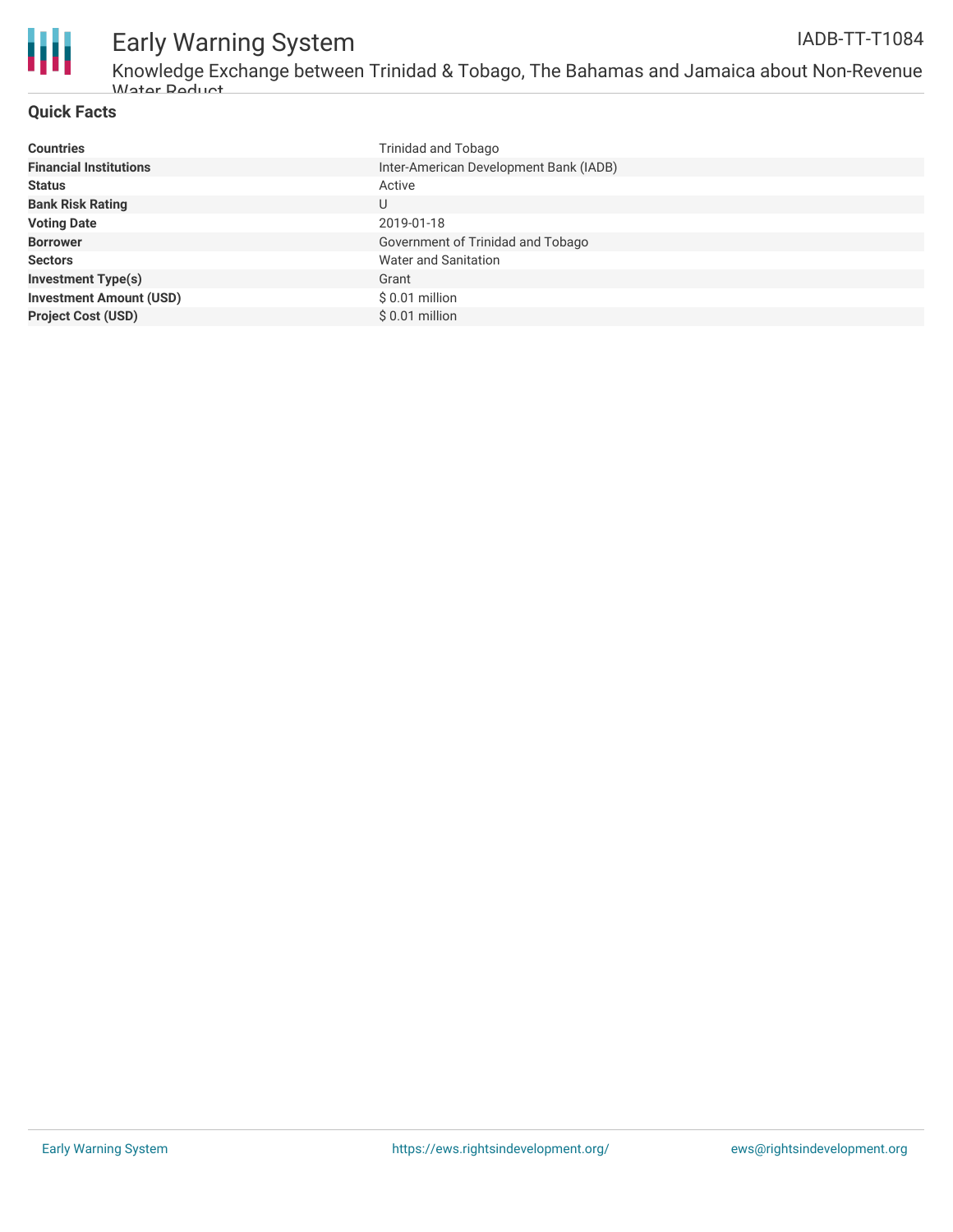

### **Project Description**

**Mator Doduct** 

According to the bank, the objective of this Technical Cooperation is to demonstrate non-revenue water reduction projects in The Bahamas and in Jamaica to officials from the Government Trinidad and Tobago and the Water and Sewerage Authority to improve the ability to determine suitable contracting arrangements for reduction of non-revenue water in Trinidad and Tobago.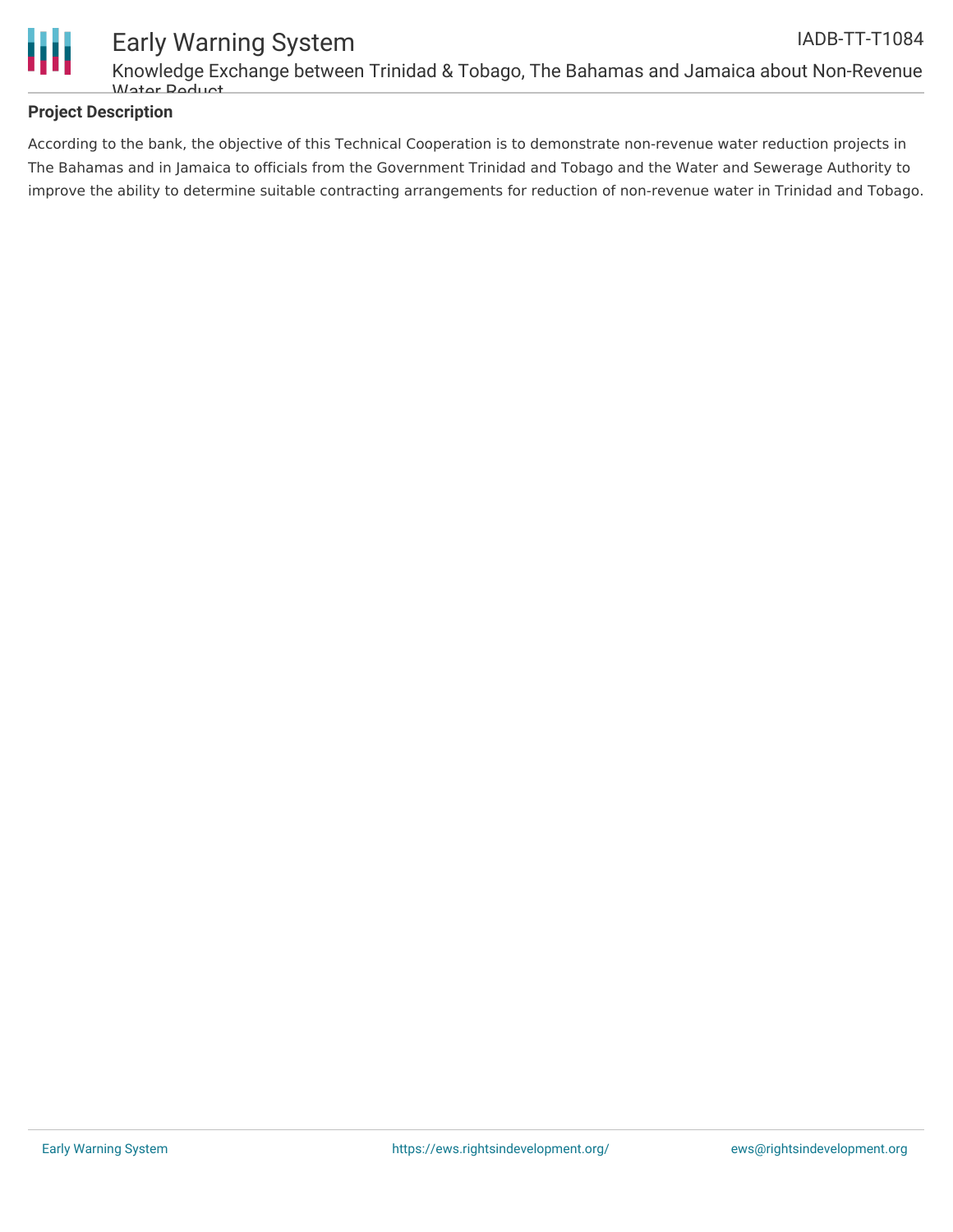

## Early Warning System

### **Investment Description**

• Inter-American Development Bank (IADB)

**Mator Doduct**